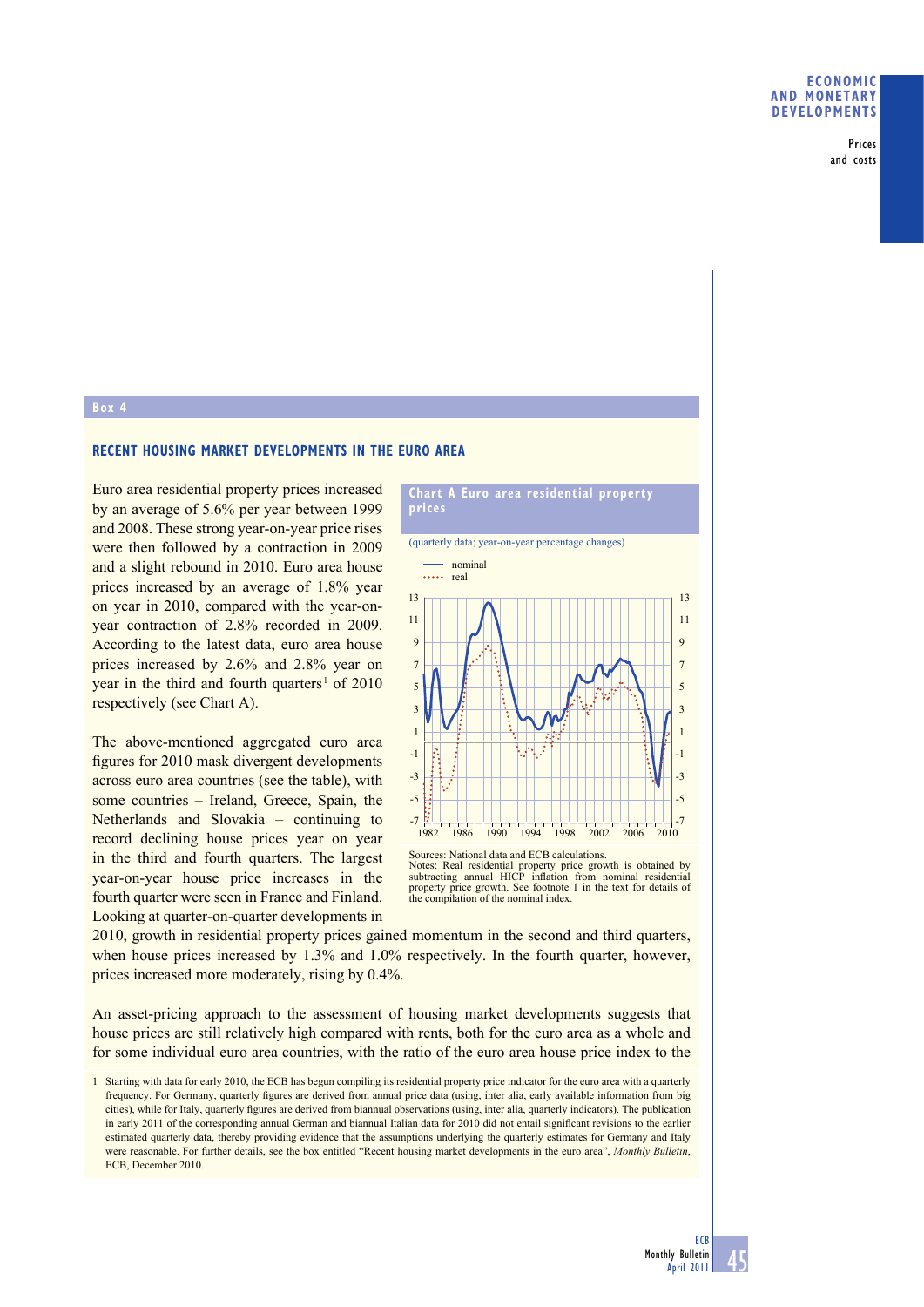# **Residential property prices (nominal) in the euro area**

| (annual percentage changes) |        |         |         |         |         |         |         |         |                |         |                |         |                |         |                |      |
|-----------------------------|--------|---------|---------|---------|---------|---------|---------|---------|----------------|---------|----------------|---------|----------------|---------|----------------|------|
|                             | Weight | 2009    | 2010    | 2009    |         | 2010    |         | 2009    |                |         |                | 2010    |                |         |                | 2011 |
|                             | (%)    |         |         | H1      | H2      | H1      | H2      | Q1      | Q <sub>2</sub> | Q3      | Q <sub>4</sub> | Q1      | Q <sub>2</sub> | Q3      | Q <sub>4</sub> | Q1   |
| Belgium <sup>1</sup>        | 3.8    | $-0.4$  |         | $-0.6$  | $-0.1$  | 4.9     |         | 0.9     | $-2.2$         | $-1.4$  | 1.2            | 3.8     | 6.0            | 5.6     |                |      |
| Germany <sup>2)</sup>       | 26.7   | 0.6     | 2.3     |         |         |         |         |         |                |         |                |         |                |         |                |      |
| Estonia <sup>3)</sup>       | 0.2    | $-35.9$ | 0.1     | $-37.6$ | $-34.0$ | $-4.5$  | 5.1     | $-34.9$ | $-40.3$        | $-37.4$ | $-30.5$        | $-8.1$  | $-0.6$         | 6.2     | 4.0            |      |
| Ireland <sup>2)</sup>       | 1.8    | $-13.7$ | $-15.5$ | $-11.3$ | $-16.1$ | $-17.9$ | $-12.9$ | $-11.0$ | $-11.6$        | $-13.8$ | $-18.5$        | $-18.9$ | $-17.0$        | $-14.8$ | $-10.8$        |      |
| Greece <sup>3)</sup>        | 2.6    | $-3.7$  | $-4.0$  | $-2.9$  | $-4.6$  | $-3.2$  | $-4.9$  | $-3.3$  | $-2.5$         | $-5.1$  | $-4.0$         | $-1.8$  | $-4.7$         | $-4.1$  | $-5.7$         |      |
| Span <sup>2</sup>           | 11.7   | $-6.7$  | $-2.0$  | $-7.6$  | $-5.7$  | $-1.9$  | $-2.0$  | $-7.6$  | $-7.7$         | $-7.0$  | $-4.4$         | $-2.9$  | $-0.9$         | $-2.2$  | $-1.9$         |      |
| France <sup>1)</sup>        | 21.3   | $-7.1$  | 6.3     | $-8.1$  | $-6.2$  | 3.7     | 9.0     | $-6.9$  | $-9.3$         | $-7.9$  | $-4.4$         | 1.4     | 6.1            | 8.4     | 9.5            |      |
| Italy <sup>2)</sup>         | 17.0   | $-0.4$  | 0.1     | $-0.2$  | $-0.6$  | $-0.2$  | 0.4     |         |                |         |                |         |                |         |                |      |
| Cyprus <sup>2</sup>         | 0.2    | $-3.9$  |         | $-4.6$  | $-3.3$  | $-0.8$  |         | $-3.0$  | $-6.1$         | $-4.9$  | $-1.7$         | 0.0     | $-1.8$         | $-3.7$  |                |      |
| Luxembourg <sup>2)</sup>    | 0.4    |         |         |         | ٠       |         |         |         |                |         |                |         |                |         |                |      |
| Malta <sup>2</sup>          | 0.1    | $-5.0$  | 1.1     | $-7.9$  | $-2.0$  | 2.4     | $-0.2$  | $-9.9$  | $-6.0$         | $-2.5$  | $-1.4$         | 4.5     | 0.5            | 1.5     | $-2.0$         |      |
| Netherlands <sup>1)</sup>   | 6.4    | $-3.3$  | $-2.0$  | $-1.5$  | $-5.1$  | $-3.2$  | $-0.8$  | $-0.3$  | $-2.8$         | $-5.1$  | $-5.0$         | $-4.3$  | $-2.0$         | $-0.6$  | $-1.0$         |      |
| Austria <sup>2)</sup>       | 3.1    | 3.6     | 5.7     | 4.6     | 2.6     | 5.5     | 5.9     | 4.3     | 4.9            | 3.4     | 1.9            | 5.7     | 5.3            | 5.0     | 6.8            | 3.9  |
| Portugal <sup>2)</sup>      | 1.9    | 0.4     | 1.8     | 1.5     | $-0.7$  | 1.4     | 2.2     | 2.7     | 0.3            | $-0.8$  | $-0.6$         | 1.3     | 1.6            | 2.9     | 1.6            |      |
| Slovenia <sup>1)</sup>      | 0.4    | $-8.2$  | 2.8     | $-8.4$  | $-8.0$  | 2.6     | 3.1     | $-7.1$  | $-9.8$         | $-10.9$ | $-5.0$         | 1.1     | 4.1            | 4.6     | 1.5            |      |
| Slovakia <sup>1)</sup>      | 0.7    | $-11.1$ | $-3.9$  | $-8.9$  | $-13.3$ | $-6.0$  | $-1.7$  | $-4.3$  | $-13.4$        | $-14.3$ | $-12.3$        | $-8.3$  | $-3.7$         | $-1.3$  | $-2.1$         |      |
| Finland <sup>1)</sup>       | 1.9    | $-0.3$  | 8.7     | $-4.5$  | 4.1     | 10.9    | 6.6     | $-5.5$  | $-3.6$         | 0.4     | 7.9            | 11.4    | 10.3           | 8.0     | 5.3            |      |
| Euro area                   | 100.0  | $-2.8$  | 1.8     | $-2.9$  | $-2.7$  | 0.9     | 2.7     | $-2.4$  | $-3.4$         | $-3.8$  | $-1.6$         | 0.1     | 1.6            | 2.6     | 2.8            |      |

Sources: National data and ECB calculations.

Notes: Weights based on 2009 nominal GDP. The quarterly data for the euro area include estimated quarterly data for Germany and Italy obtained using supplementary quarterly information and indicators. 1) Existing residential property.

2) All residential property (i.e. new and existing residential property).<br>3) All flats.

rent component of the HICP index remaining somewhat elevated compared with its level a decade ago (see Chart B). At the euro area level, this ratio, after falling in 2009, showed signs of stabilisation in the first two quarters of 2010, before increasing slightly in the second half of the year.

Recent developments in euro area house prices have to be assessed against the background of subdued developments in housing supply and muted demand.<sup>2</sup> In the second half of 2010 housing demand conditions generally stabilised, with impediments to credit dissipating following their highs of two years ago. More specifically, an oft-cited basic measure of housing affordability, the ratio of households' nominal disposable income to the nominal house price index ("crude" affordability), albeit declining in the second half of 2010 (owing to more pronounced house price inflation), has increased overall since the end of 2007

#### **Chart B House price/rental yield ratio in the euro area and selected euro area countries**

(index: 1999 = 100; percentages; biannual data)



2 For a detailed analysis of indicators of housing supply and demand, see the article entitled "Assessing house price developments in the euro area", *Monthly Bulletin*, ECB, February 2006.